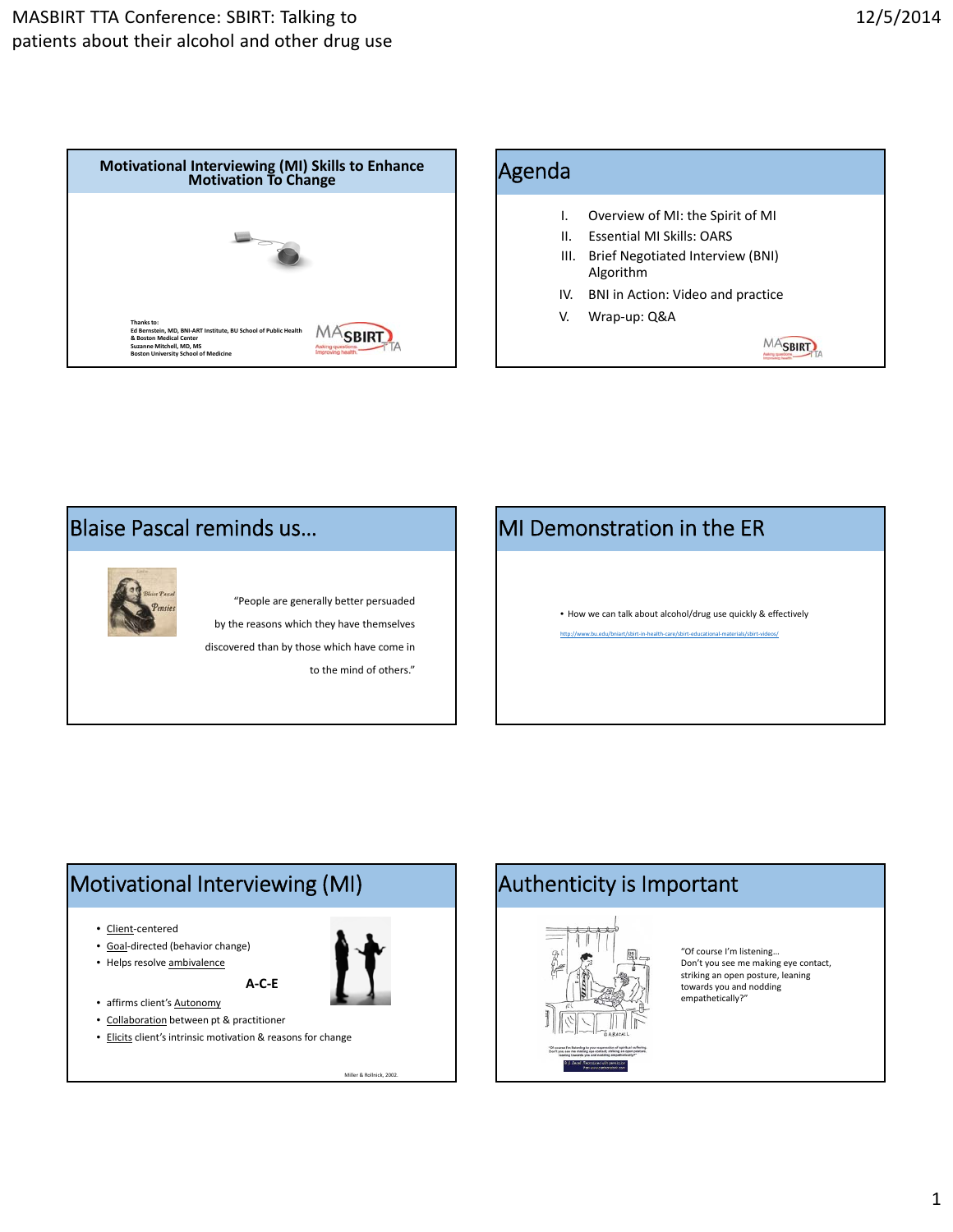## Motivational Interviewing Motivational Interviewing (MI)

Motivational Interviewing was developed from the rather simple notion that the way clients are spoken to about changing addictive behavior affects their willingness to talk freely about why and how they might change.

*Stephen Rollnick, PhD Addiction 2001; 96:1769‐70.*

## Motivational Interviewing (MI)

- assumes motivation is fluid and can be influenced in the context of a relationship
- Principle task: to guide conversation towards eliciting motivation for change
- Goal: to influence change in the direction of health

## A Few MI Principles

- Ambivalence is normal to the change process
- Asking permission can decrease defensiveness and increase patients being more open
- The patient is the active decision-maker
- Reflective listening is key to helping a patient consider change

# Five General Principles of MI

- 1. Express empathy
- 2. Resolve ambivalence
- 3. Avoid arguments
- 4. Support self-efficacy
- 5. Roll with resistance





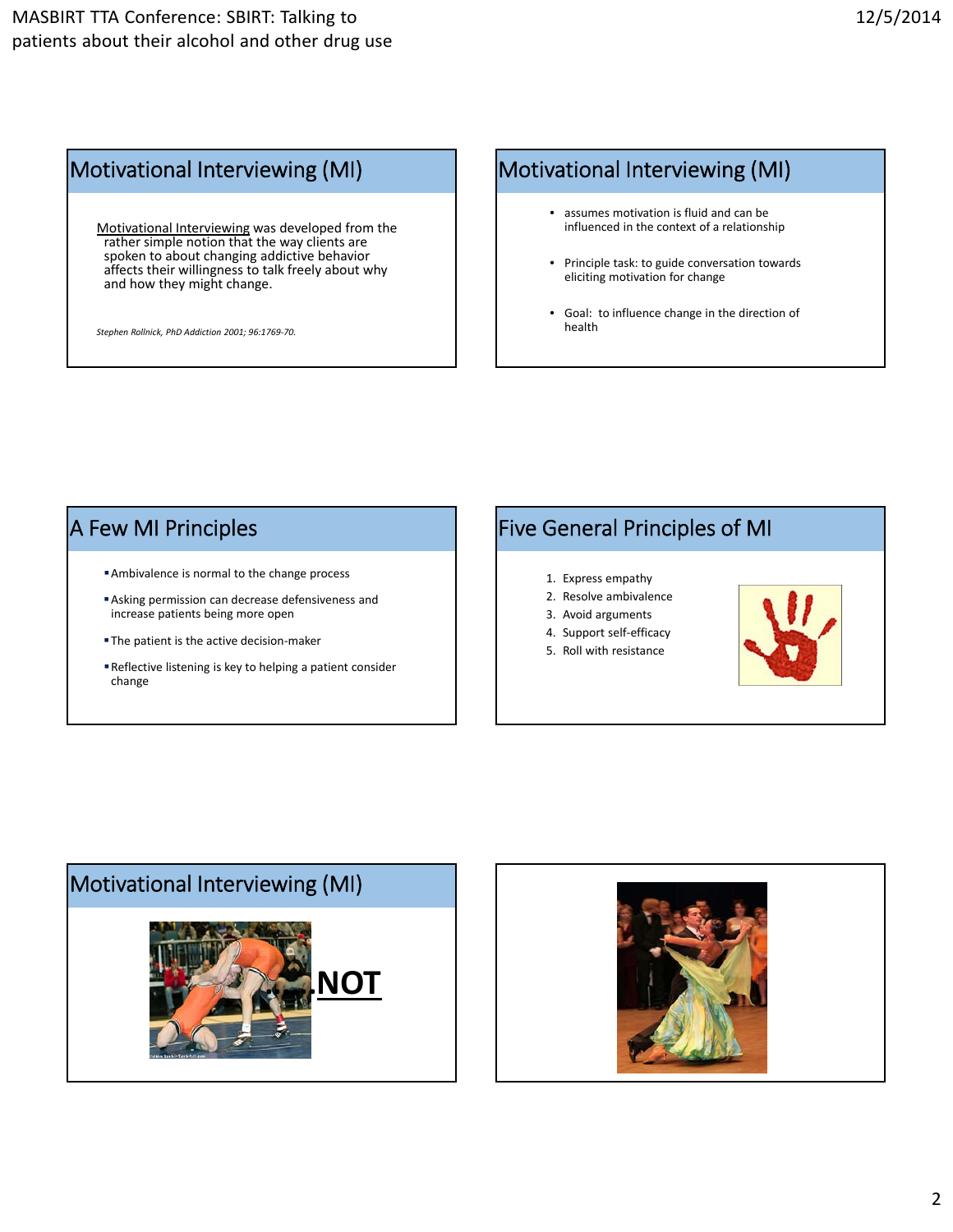



#### Affirmations

- Statements and gestures that recognize strengths and acknowledge behaviors that lead in the direction of positive change
	- I am really impressed with the way you….
	- That's great how you've reached your goal of cutting back on your drug use.
	- Using protection shows that you have real respect for yourself and your partners.



• Only say it when you really mean it.



#### Reflections

The process of reflective listening involves hearing what the client says and

- *simple reflection: e*ither repeating or paraphrasing back to the client or...
- *complex reflection:* reflecting the feeling you believe is behind what the client says.

#### Types of Reflections Types of Reflections

"I have been to treatment six times. Nothing is going to work for me. I just can't stop drinking."

• **Simple Reflection**:

- "You've been to treatment before and it hasn't worked."
- **Complex Reflection**:
	- "You've tried to quit drinking in the past and it hasn't worked. You're wondering if it's going to be different this time."

#### • Divide into pairs. One person starts as the Speaker; the other as the Listener/reflector. Switch roles after completing the exercise. • **Speaker**: Choose a statement about yourself‐ o *I don't like conflict* ….or o *I have a sense of humor*  ….or o *I let things bother me more than they should* ….or o *I am loyal …or* o *One thing I like about myself is that I…" (not on handout)* • **Listener** offers a reflection of what the speaker might mean Reflective Listening Exercise

- **Speaker** tells the Listener whether the reflection is accurate after *each* reflection
- After the **Listener/Reflector** has offered 4‐5 reflections, switch roles. New Speaker chooses a different statement.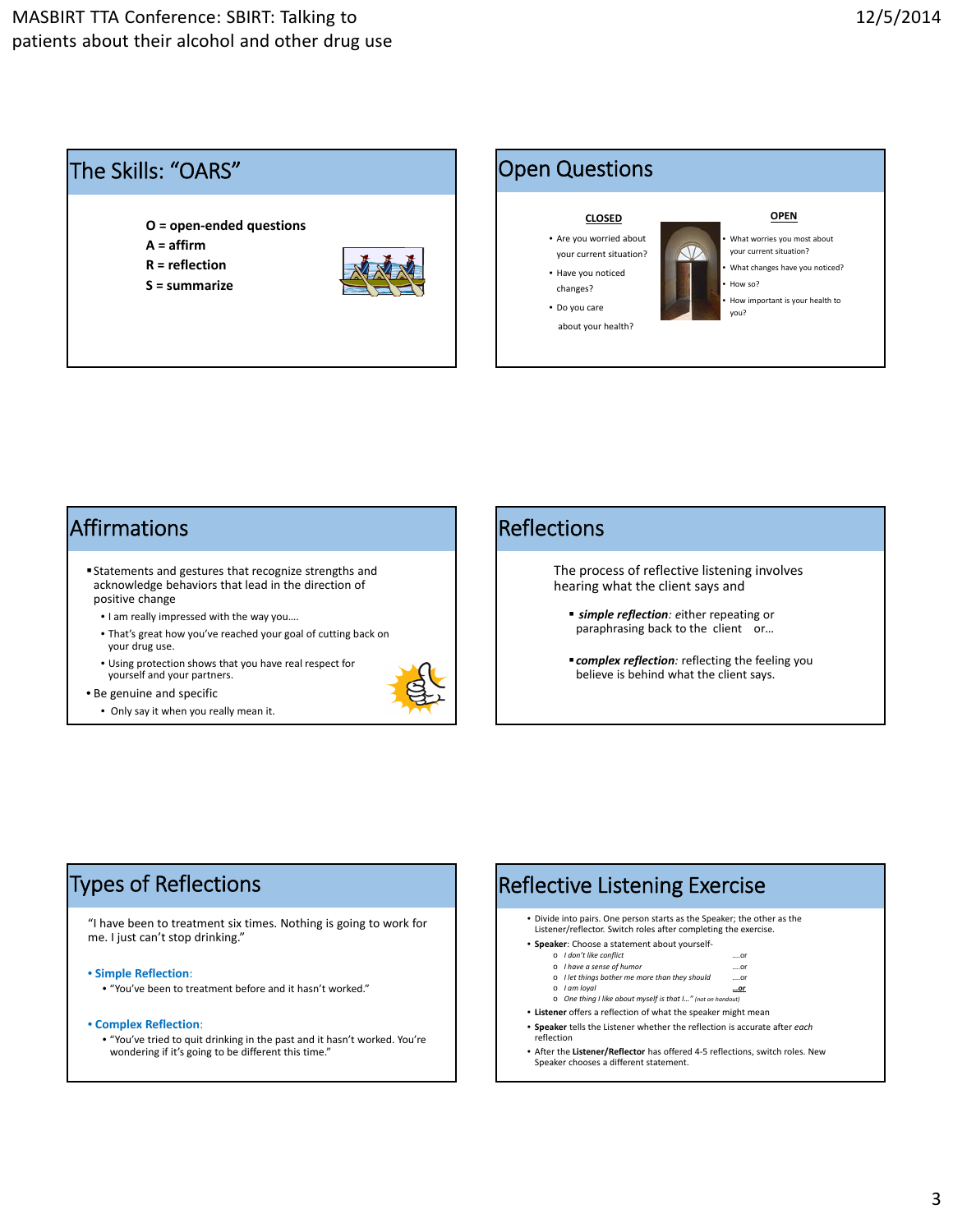#### Double‐sided Reflection

Captures both sides of the ambivalence (…AND…)

*"On one hand, you think everyone is over reacting and on the other hand you can understand why your family is so upset."*

#### Practice:

*"I'm not sure what I'll do. I really like drinking, but it's becoming a hassle now."*

MI skill – Double Sided Reflection

#### Reflecting

- *I've been depressed lately. I keep trying things other than drinking to help myself feel better, but nothing seems to work other than having a couple of drinks.*
- *In spite of the lack of success, you keep looking for ways to feel better besides drinking.*
- *You've been feeling down*
- *Drinking works in the short term*
- *You'd be happy to find something other than drinking to work*.



## Activity: Reflection

- Take some time to think about a difficult change that you had to make in your life.
- How much time did it take you to move from considering that change to actually taking action.



## Brief Negotiated Interview

#### *Client Voice and Choice*

A collaborative conversation about health promotion (Shared agenda)

- Clients as experts in their lives
- Listening, not telling
	- Practicing silence • Active listening skills

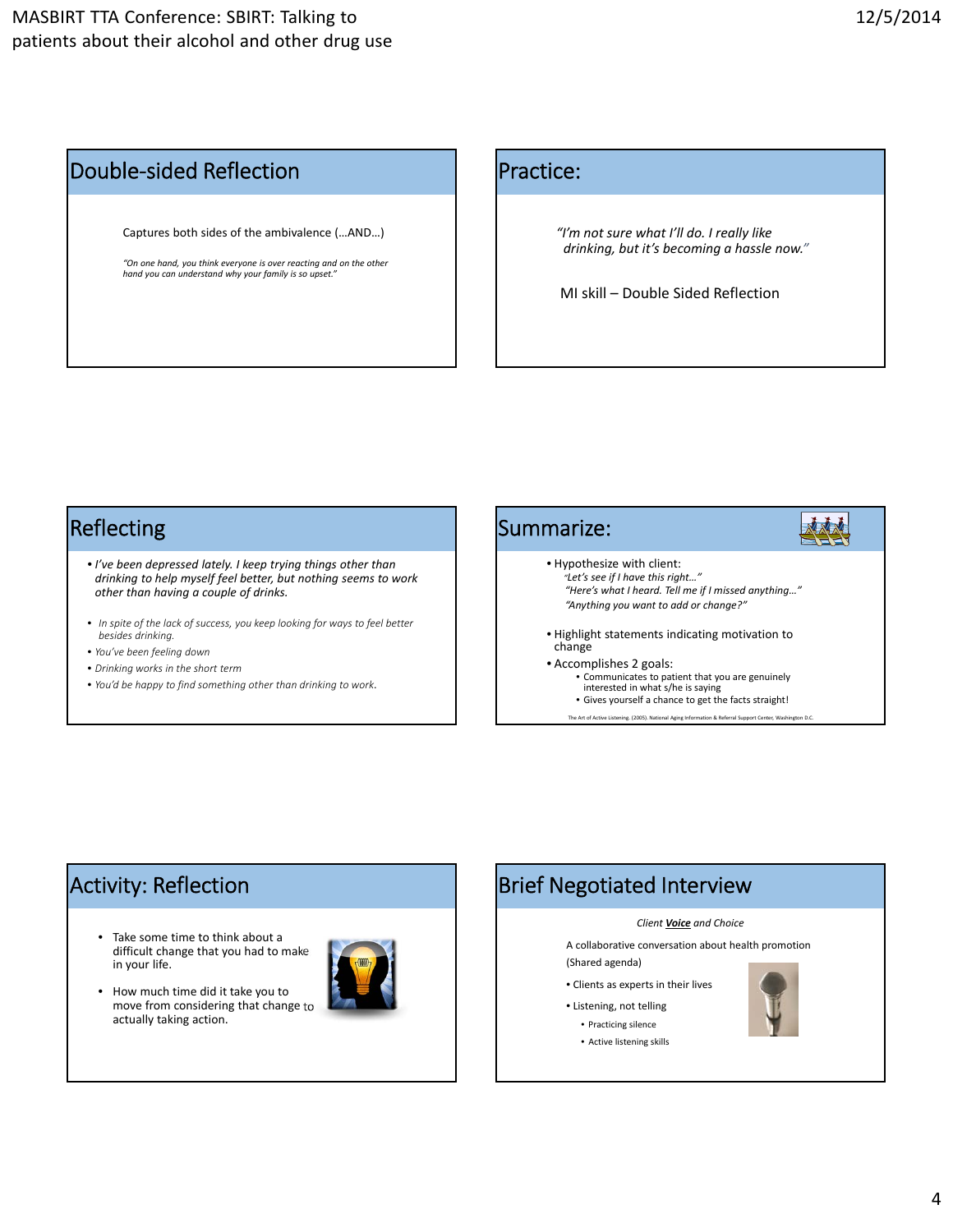

# Brief Negotiated Interview (BNI) Algorithm: <sup>5</sup> Steps

- 1. Build Rapport
- 2. Pros & Cons
- 3. Feedback/Information
- 4. Readiness Ruler / Confidence Ruler
- 5. Action Plan







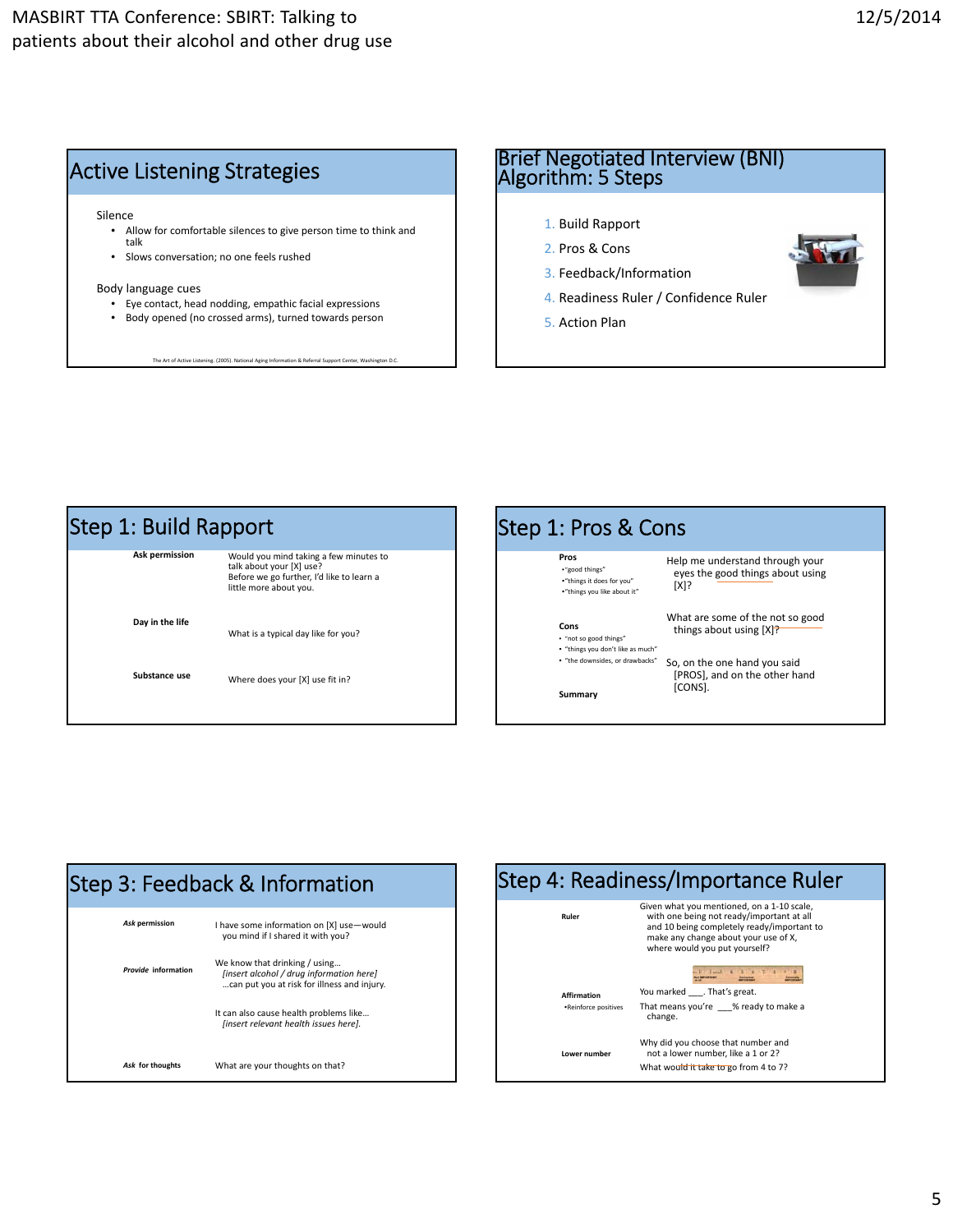



#### **Affirm ideas Ask permission Write down action plan Summary of action steps / ideas** • Those are great ideas! Is it okay for me to write down your plan, your own prescription for change, to keep with you as a reminder? • Will you summarize the steps you will take to change your [X] use? • I've written down your plan, a prescription for change, to keep with you as a reminder. Step 4: Readiness/Importance Ruler

## Step 5: Action Plan (continued)

**Seal the Deal** •Suggest other services that might be useful •Make an "active referral"

Give referrals if appropriate:

**Thank client**

Thank you for sharing with me today.

## Establishing a Drinking Goal

- Patients are more likely to change their drinking behavior when they are involved in goal setting.
- The drinking goal is negotiated between the patient and clinician and may be presented in writing as a prescription or as a contract signed by the patient.

#### Video Demonstration

#### www.MASBIRT.org Video

- follow‐up visit to see PCP following ER visit several days ago, due to fall in kitchen after drinking, hit head
- husband recently retired
- increased drinking: 1‐2 glasses of wine/night, more on w/e's
- hx of cutting back when sons were in the house
- hypertension